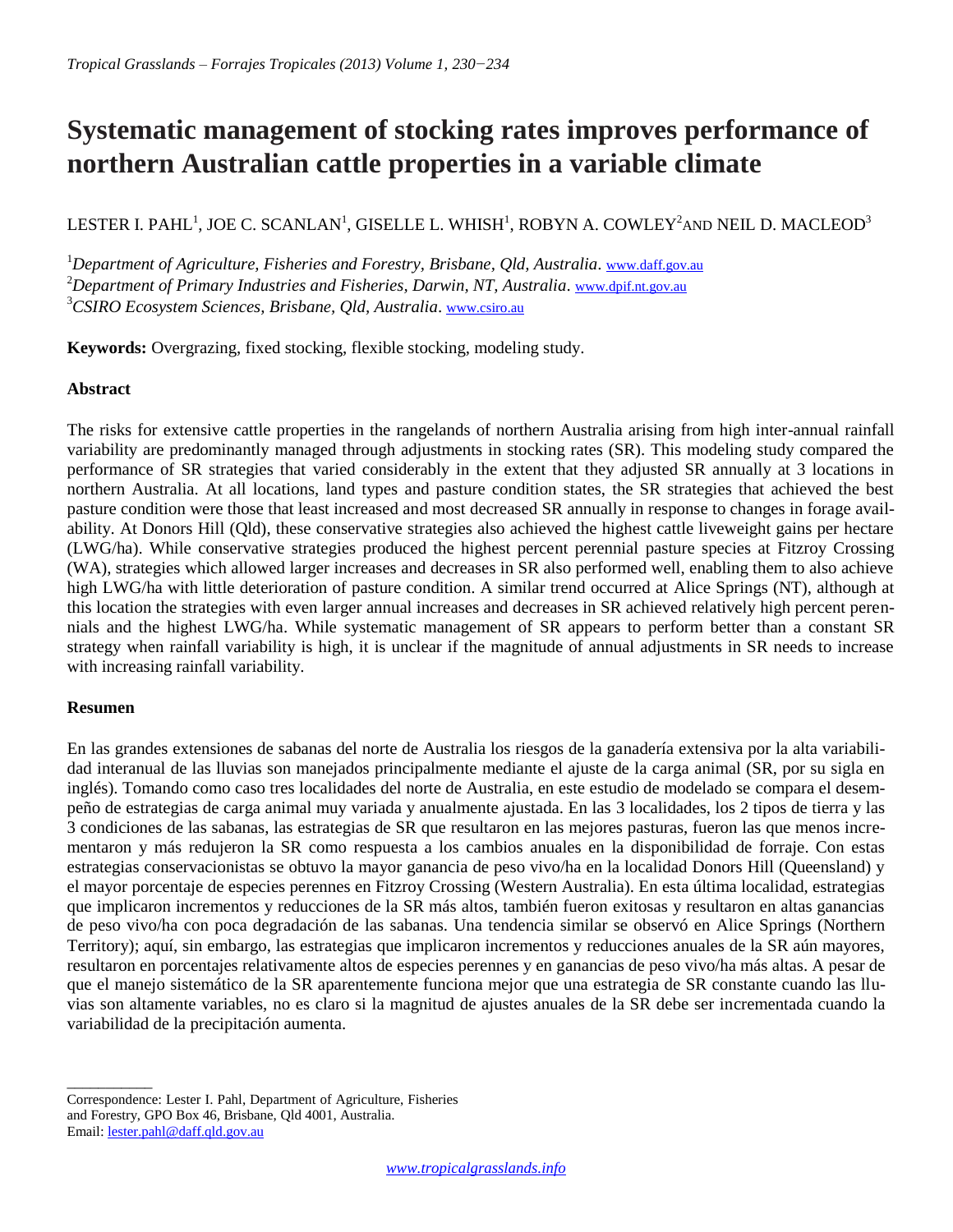## **Introduction**

Annual forage growth in the north Australian rangelands is predominantly driven by rainfall (McKeon et al. 1990). High annual variability in the supply of forage for livestock has significant implications for pasture condition and cattle productivity, where adjustments in stocking rate (head or adult equivalents per square kilometer) are the main means of managing these risks. Two broad approaches can be used to manage SR: fixed stocking (a constant SR); and flexible stocking (SR varying over time in response to changes in forage supply) (Buxton and Stafford-Smith 1996). A recent review of SR strategies (Scanlan and McIvor 2010) concluded that a constant light SR at close to the long-term carrying capacity appeared to be the most profitable and leastrisky strategy, but acknowledged some variation in SR may be required to account for poor seasons and to take advantage of good seasons. The simulation study reported here compared fixed stocking with a number of flexible strategies, which vary greatly in the extent cattle SRs are adjusted annually in response to changes in forage availability.

#### **Methods**

The GRASP pasture and animal production model (McKeon et al*.* 2000) was used to compare the performance of SR strategies at 3 locations: Donors Hill (black soil and tea-tree communities) in the Gulf region of Queensland; Fitzroy Crossing (black soil and spinifex communities) in the Kimberley region of Western Australia; and Alice Springs (alluvial and mulga communities) in the Northern Territory. Mean annual rainfall, the percent coefficient of variation (%CV) for annual rainfall and the Bureau of Meteorology (BOM) index of rainfall variability (BOM 2013) for these locations are shown in Table 1.

**Table 1.** Mean annual rainfall, %CV for annual rainfall between 1890 and 2010, and BOM rainfall variability index for Donors Hill, Fitzroy Crossing and Alice Springs.

| Location                                                  | Mean<br>(mm) | $\%$ CV | BOM<br>Index |
|-----------------------------------------------------------|--------------|---------|--------------|
| Donors Hill (Queensland -<br>Gulf country)                | 629          | 39      | 1.10         |
| Fitzroy Crossing (Western Australia –<br>Kimberley)       | 543          | 36      | 0.90         |
| Alice Springs (Northern Territory –<br>central Australia) | 259          | 59      | 1.30         |

The simulated SR strategies differed in the extent that SR could be adjusted annually in response to the safe utilization of the forage present at the end of the growing season (May). Fixed stocking did not allow any change in SR, while full flexibility changed SR in full proportion to changes in forage availability. A further 54 strategies with intermediate levels of flexibility were simulated. This included 6 core strategies, which set different limits (5, 10, 20, 30, 50 and 70%) to the extent that SR could be increased annually, providing forage availability increased by at least these amounts. Each of these core strategies was simulated with different limits to the extent SR could be decreased annually (5, 10, 20, 30, 40, 50, 60, 70 and 80%), providing forage availability decreased by at least these amounts.

At each location, each strategy was simulated on 2 land types (high and low productivity) with each in 3 initial pasture condition states (excellent, good and poor). Strategies were simulated with the same SR for each combination of land type and pasture condition state. This SR was the fixed SR that maintained the perennial grass content of pastures over the simulation period (Scanlan et al. 2010). Strategies were simulated for 20 different randomly chosen 30-year climate periods, commencing between 1890 and 1981. Climate records were obtained from BOM (SILO 2011). The average percentage perennial grass composition of pastures (percent perennials) and the average cattle liveweight gain per hectare (LWG, kg/ha) achieved for the twenty 30-year climate periods were the values used to compare strategies.

## **Results**

The results of average percent perennials and average LWG/ha achieved by SR strategies are shown for the high productivity land type in good pasture condition at each location. These demonstrate the main findings of this simulation study. The values for percent perennials achieved by the 6 core SR strategies at Donors Hill, Fitzroy Crossing and Alice Springs are shown in Figures  $1-3.$ 

The highest values for percent perennials were achieved by strategies that limited annual increases in SR to 5% (Figures 1–3). The percent perennials declined with higher permitted annual increases in SR. For each core strategy, percent perennials increased with higher permitted annual decreases in SR. Consistent with this, the percent perennials achieved by full flexibility was lower than that for the core strategies with high limits for annual decreases in SR. These trends occurred for all land types and pasture condition states at all locations.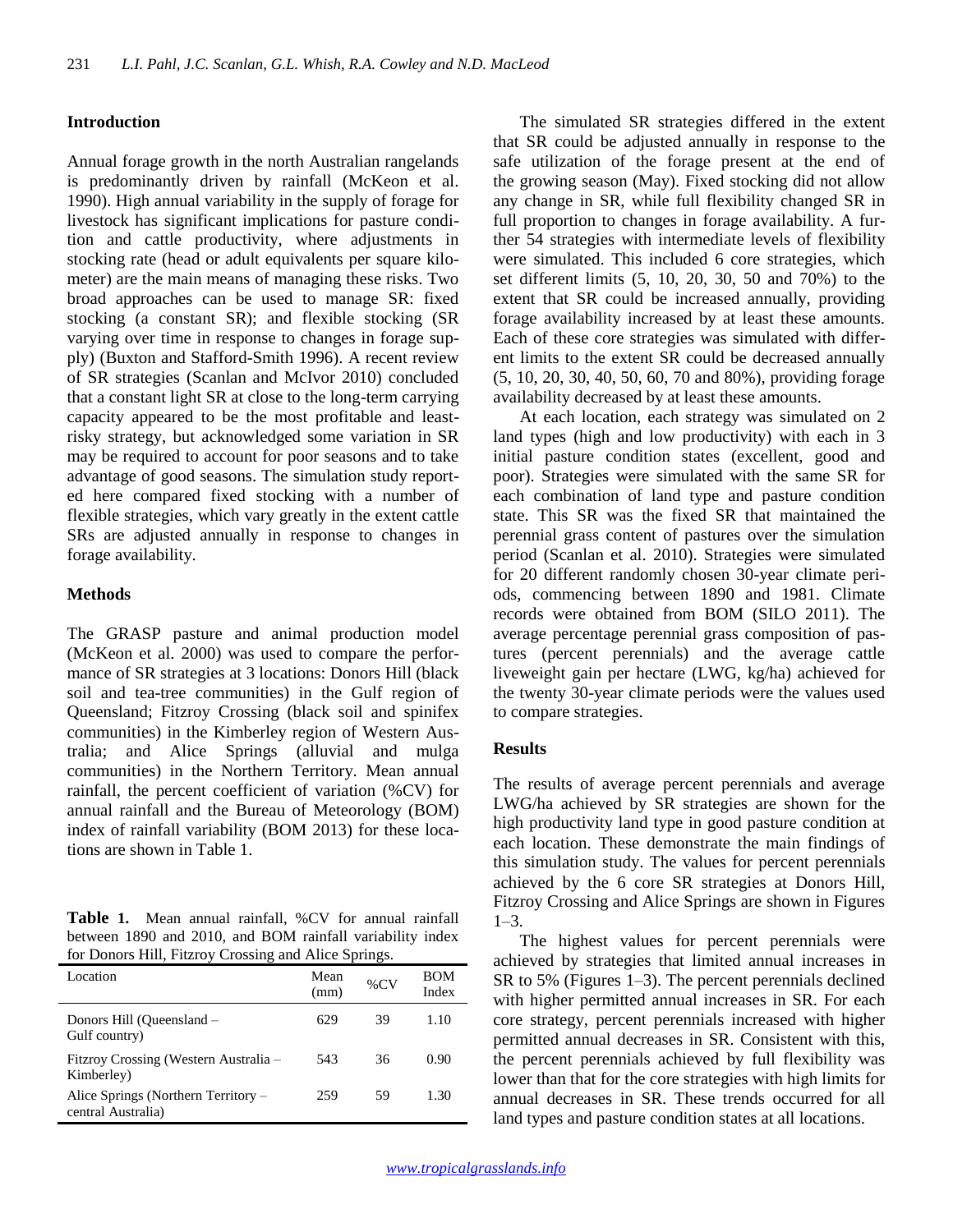Relative to the 60% perennial grasses achieved by fixed stocking at each location, the percent perennials achieved by the core strategies was lowest at Donors Hill (Figure 1), moderate at Fitzroy Crossing (Figure 2) and highest at Alice Springs (Figure 3). This is particularly true for the core strategies, which had high permitted annual increases in SR. It can be seen that the percent perennials achieved by these strategies increased



**Figure 1**. Average percent perennials achieved by SR strategies on black soil at Donors Hill.



**Figure 2.** Average percent perennials achieved by SR strategies on black soil at Fitzroy Crossing.



**Figure 3.** Average percent perennials achieved by SR strategies on alluvial soil at Alice Springs.

at the fastest rate and to the greatest extent as permitted annual decreases in SR rose at Alice Springs (Figure 3), followed by Fitzroy Crossing (Figure 2) and Donors Hill (Figure 1).

Figures 4–6 show the average LWG/ha achieved by the same strategies under the same conditions described above for percent perennials. Again, the benchmark for comparison of the performance of core strategies was the LWG/ha achieved by fixed stocking at each location. At Donors Hill (Figure 4), only the strategies, that limited annual increases in SR to 5% and annual decreases in SR to 30% or more, achieved a LWG/ha that was higher than that achieved by fixed stocking. The LWGs/ha for all other strategies were lower than fixed stocking, and decreased with higher annual increases in SR. As such, fully flexible stocking achieved the lowest LWG/ha of all strategies.



**Figure 4.** Average LWGs/ha achieved by SR strategies on black soil at Donors Hill.

At Fitzroy Crossing (Figure 5), all 6 core strategies achieved LWGs/ha that were higher than that achieved by fixed stocking, although this often required progressively higher limits to annual decreases in SR.



**Figure 5.** Average LWGs/ha achieved by SR strategies on black soil at Fitzroy Crossing.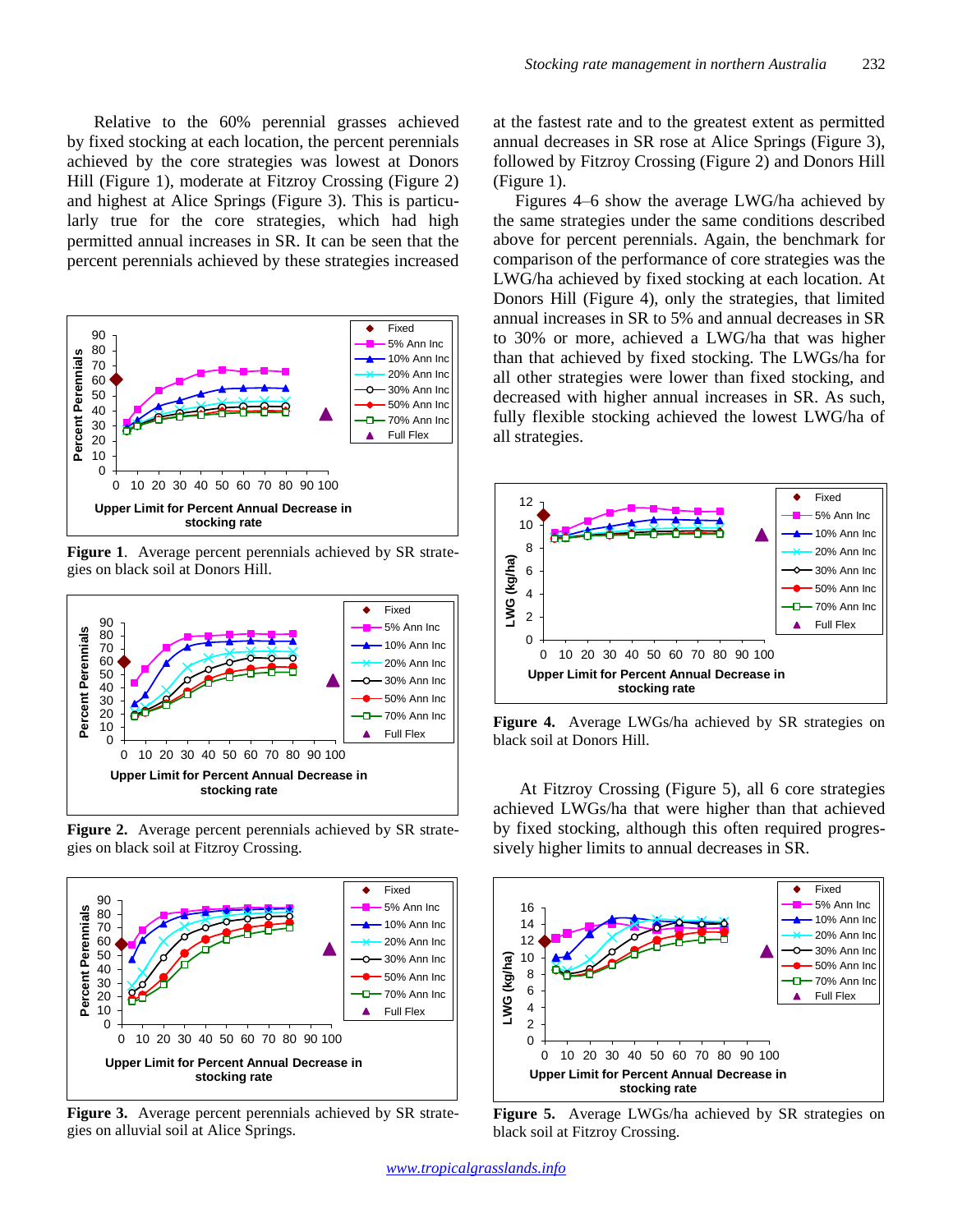This trend continued at Alice Springs (Figure 6), where almost all strategies achieved a higher LWG/ha than fixed stocking. The highest LWG/ha was achieved by the strategy with a 70% limit for annual increases and an 80% limit for annual decreases, and this was only marginally higher than the LWG/ha for full flexibility.



**Figure 6.** Average LWGs/ha achieved by SR strategies on alluvial soil at Alice Springs.

At Alice Springs, the strategies, which achieved the highest LWGs/ha, had the highest limits for annual increases and decreases in SR. In comparison, the strategies with the lowest limit (5%) to annual increases produced the highest LWG/ha at Donors Hill, while at Fitzroy Crossing the core strategies with 10, 20 and 30% limits to increases in SR achieved the highest LWGs/ha.

## **Conclusions**

In this simulation study, the most consistent trend across locations, land types and pasture condition states was that the highest percent perennials was achieved by strategies, which least increased and most decreased SR annually in response to changes in forage availability. In regions where wet season rainfall is highly variable, this occurs because a SR, that is appropriate at the end of one wet season, is maintained through until the end of the following wet season. For example, if the SR is increased substantially at the end of a high-rainfall wet season, then it is likely that the following wet season will have lower rainfall, resulting in over-grazing and deterioration of pasture condition.

Given the success of this conservative approach to managing SR, it could be expected that the percent perennials achieved by strategies, which allow large increases in SR, would decline as annual rainfall variability increases. However, this does not appear to be the case. Alice Springs has the highest rainfall variance indices (Table 1), yet the strategies that allowed the highest annual increases in SR achieved the highest percent perennials of all locations. Also, strategies which allowed high increases in SR, achieved higher percent perennials at Fitzroy Crossing than at Donors Hill, yet Fitzroy Crossing has lower rainfall variability. It is likely that there are interactions between SR strategies, average annual rainfall and seasonal variation in pasture growth on different land types, which could diminish correlations between the annual rainfall variability and the performance of SR strategies.

At Alice Springs, the highest LWG/ha was achieved by strategies, which allowed the greatest increases and decreases in SRs annually. Only these strategies could increase SR quickly enough to benefit from the occasional short periods of high pasture productivity, and then lower them rapidly to limit pasture degradation. Given that these strategies did not cause major declines in percent perennials (pasture condition) at Alice Springs, the high LWG/ha could be maintained over time. At Donors Hill, these same strategies caused deterioration in pasture condition, and hence the strategies, which most limited (5%) increases in SR annually, achieved the highest LWG/ha. At Fitzroy Crossing, the highest LWG/ha was achieved by strategies with 10, 20 and 30% limits to increases in SR annually, although this was to some extent at the expense of pasture condition. As with percent perennials, the limits to annual adjustments in SR needed to achieve the highest LWG/ha did not appear to be correlated with differences in the rainfall variability of locations.

## **Acknowledgments**

Funding was provided by Meat & Livestock Australia and the Department of Agriculture, Fisheries and Forestry's "Australia's Farming Future: Climate Change Research Program".

# **References**

- BOM. 2013. Rainfall variability map. Australian Government, BOM (Bureau of Meteorology). http://goo.gl/kDmGD2
- Buxton R; Stafford-Smith M. 1996. Managing drought in Australia's rangeland: Four weddings and a funeral. Rangeland Journal 18:292−308.
- McKeon GM; Day KA; Howden SM; Mott JJ; Orr DM; Scattini WJ; Weston EJ. 1990. Northern Australian savannas: Management for production. Journal of Biogeography 17:355−372.
- McKeon GM; Ash AJ; Hall WB; Stafford-Smith M. 2000. Simulation of grazing strategies for beef production in north-east Queensland. In: Hammer G; Nichols N; Mitchell C, eds. Applications of seasonal climate forecasting in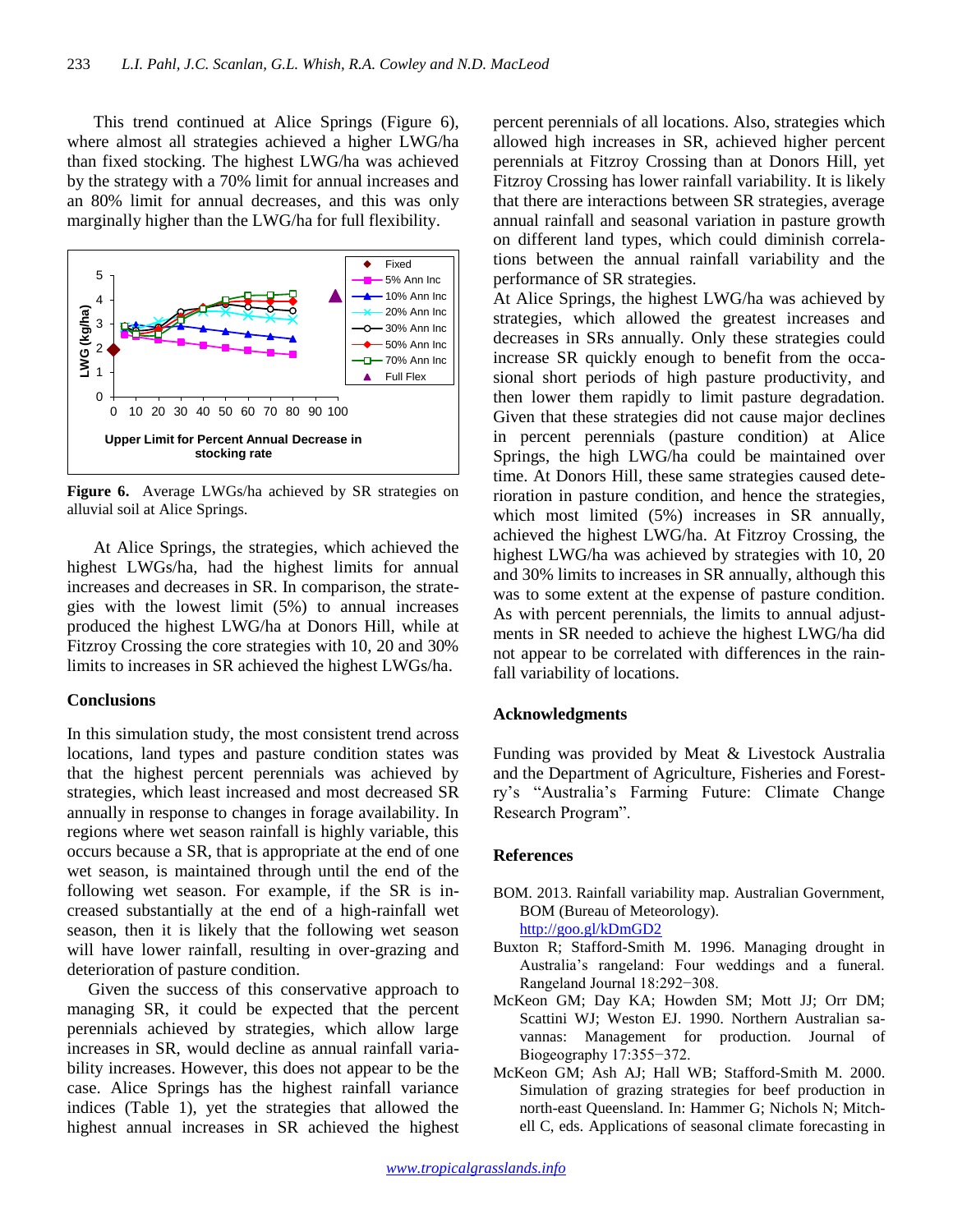agricultural and natural systems − The Australian experience. Kluwer Academic Publishers, The Netherlands. p. 227−252.

Scanlan J; McIvor J. 2010. Enhancing adoption of best practice grazing management in northern Australia: Phase one – Integration and scenario testing. Caring for Our Country Final Project Report OG084273. Meat & Livestock Australia, North Sydney, NSW, Australia.

Scanlan JC; Whish GL; Pahl L; Cowley RA; MacLeod ND.

2010. The Northern Grazing Systems project: Estimating safe stocking rate. In: Eldridge DJ; Waters C, eds. Proceedings of the 16<sup>th</sup> Biennial Conference of the Australian Rangeland Society, Bourke. Australian Rangeland Society, Perth, WA, Australia. p. 1−6.

SILO. 2011. SILO climate data. The State of Queensland, Department of Science, Information Technology, Innovation and the Arts. Brisbane, Qld, Australia. http://www.longpaddock.qld.gov.au/silo/

© 2013



*Tropical Grasslands−Forrajes Tropicales* is an open-access journal published by *Centro Internacional de Agricultura Tropical (CIAT)*. This work is licensed under a Creative Commons Attribution-NonCommercial-ShareAlike 3.0 Unported License. To view a copy of this license, visit <http://creativecommons.org/licenses/by-nc-sa/3.0/>